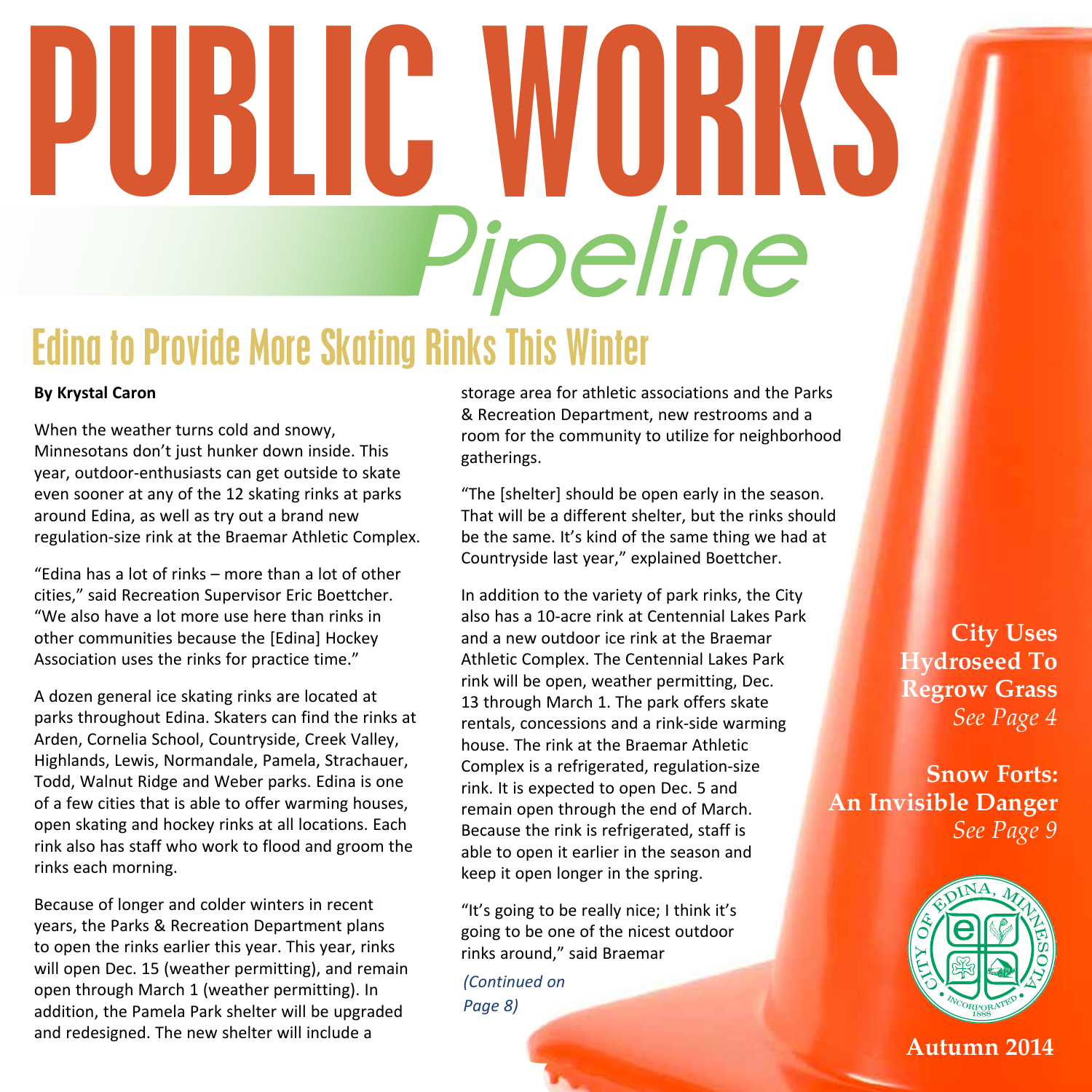### Trim Trees and Protect Against Invasive Species for a Healthier Yard



**2**

**Forester Tom Horwath ensures that trees around Edina City Hall are trimmed and pruned properly.** 

Healthy trees are one of the most important parts of a beautiful yard or park. Edina City Forester Tom Horwath recommends protecting them through routine trimming and preventative efforts to defend against invasive species like buckthorn or Emerald Ash Borer (EAB).

Horwath stresses three main things that residents can do to maintain and protect the trees and landscaping on their property.

- Trim your trees to aid in proper growth and prevent overhanging limbs around sidewalks and roads.
- Continually work to remove buckthorn from your property. It is invasive and can threaten the health of nearby trees.
- Periodically treat any ash trees on your property to prevent EAB infestation and/or consider planting another tree or trees on your landscape to have a replacement in the event you lose an important ash tree.

According to City Code, all streets and alleys must be clear of vegetation to a height of 16 feet above the curb or street edge and 8 feet above sidewalks, regardless of whether the plot is private or public.

"Try to be more proactive when the trees are young in doing a little 'raising.' Raising means cutting off the lower branches as the tree is growing," explained Horwath. He added that January and February are very good months to trim trees since trees are dormant then, resulting in less stress and greater recovery of the tree.

In addition to tree trimming, property owners should work to protect themselves from invasive pests and plants. Buckthorn is a highly invasive, non-native shrub that damages the native woodland composition.

"Buckthorn is a problem along the street – it loves the edges. [Do your best to] eradicate it along the streets because it's a continual trimming problem if you don't," explained Horwath.

He noted that the City offers a buckthorn drop-off during the last two weekends of October from 8 a.m. to 4 p.m. Saturdays and noon to 4 p.m. Sundays. The buckthorn-only drop-off site is located on Ikola Way, across from the Braemar Golf Dome.

Finally, do your best to monitor and prevent the spread of EAB. Horwath recommends planting new, resilient trees now in the event that you lose any ash trees on your property to the disease. Another option is to chemically treat ash trees. If you use chemical protection, keep in mind that application must take place every one to three years. Read more about EAB at www.emeraldashborer.info.

*The City has a list of qualified tree care professionals for those looking for assistance with tree maintenance. For more information or to request the list, contact Horwath at 952-826-0308 or thorwath@EdinaMN.gov.*

*– Compiled by Krystal Caron*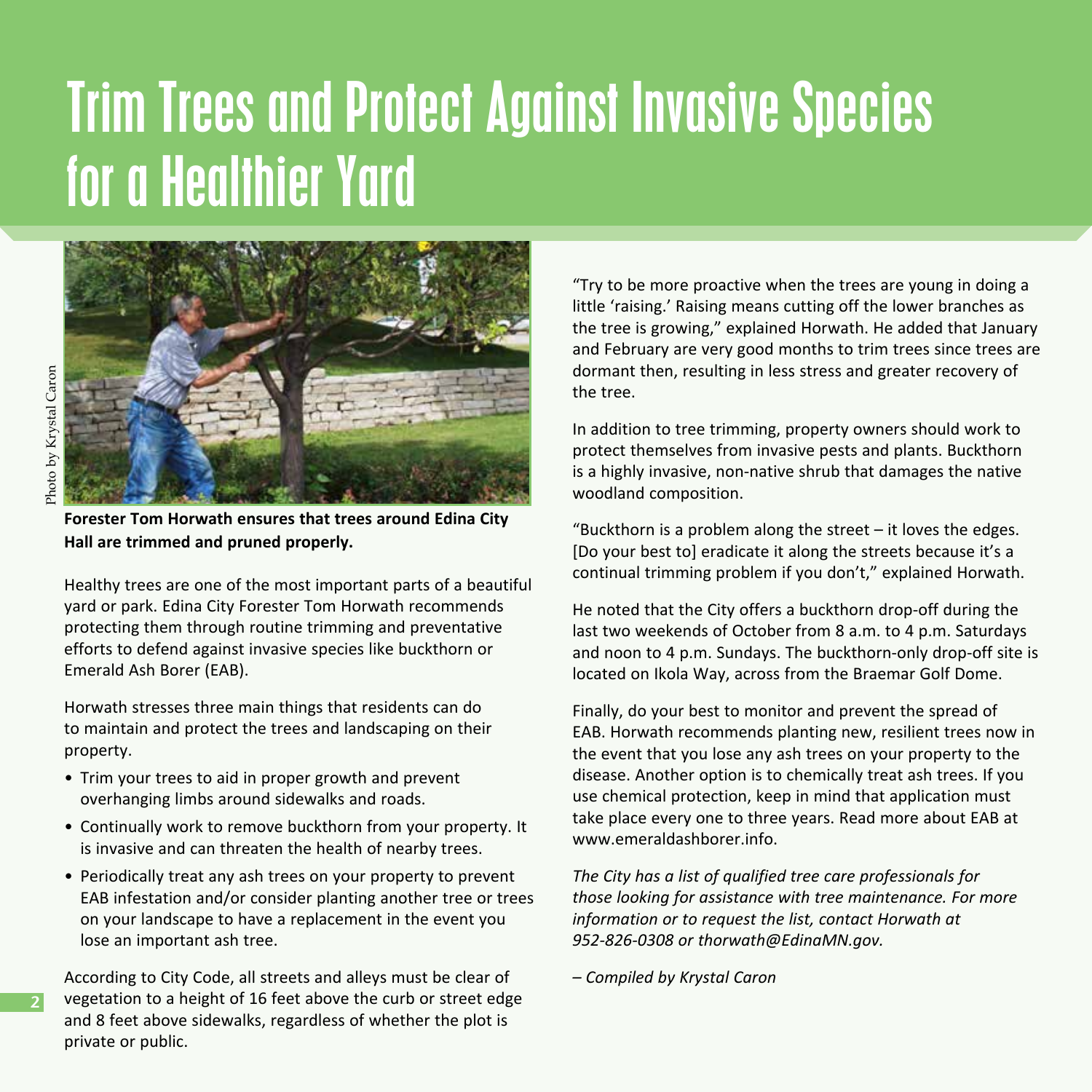# Save Your Mailbox With Routine Maintenance

When winterizing your home and yard this fall, give your mailbox some TLC. A little maintenance can help extend the life of your mailbox.

When clearing the streets following a snowfall, snowplow operators take great care not to damage property. On rare occasions, a plow might tip over or cause structural damage to a residential mailbox.

If damage is reported, complaints are evaluated on a case-bycase basis. If an inspection determines the cause of damage was a collision of a City plow or equipment, the Public Works Department's Streets Division will install a standard size, nondecorative metal mailbox. If necessary, a 4-by-4 inch, decayresistant wood support post will also be installed in the spring. Alternatively, the City will reimburse a homeowner \$50 for a replacement box and post.

In most cases, winter mailbox damage is the result of heavy snow or excessive ice. In these cases, the homeowner is responsible for repairs. Likewise, if a mailbox is made

unserviceable by age or lack of maintenance, the City is not responsible for the purchase or installation of a replacement.

U.S.M.AIL

VOCARO ED EN THE DOCT VIAS TER CENERAL

Check your mailbox post closest to the ground for signs of wear and rotting, said Streets Supervisor John Scheerer.

"Most mailbox damages are the result of rotten posts or a mailbox poorly anchored to the post," he said. Such damage weakens a mailbox, and lowers its chances of surviving the winter.

During the winter months, residents should monitor the quantity of snow and debris surrounding their mailboxes. After City plows have removed snow from streets, residents should clear snow surrounding the mailbox. According to the U.S. Postal Service, failure to keep the area in front of the mailbox safe for mail carriers may cause disruption in mail service.

*For more information, contact the City of Edina Public Works Department at 952-826-0376.*

*– Compiled by Jordan Gilgenbach*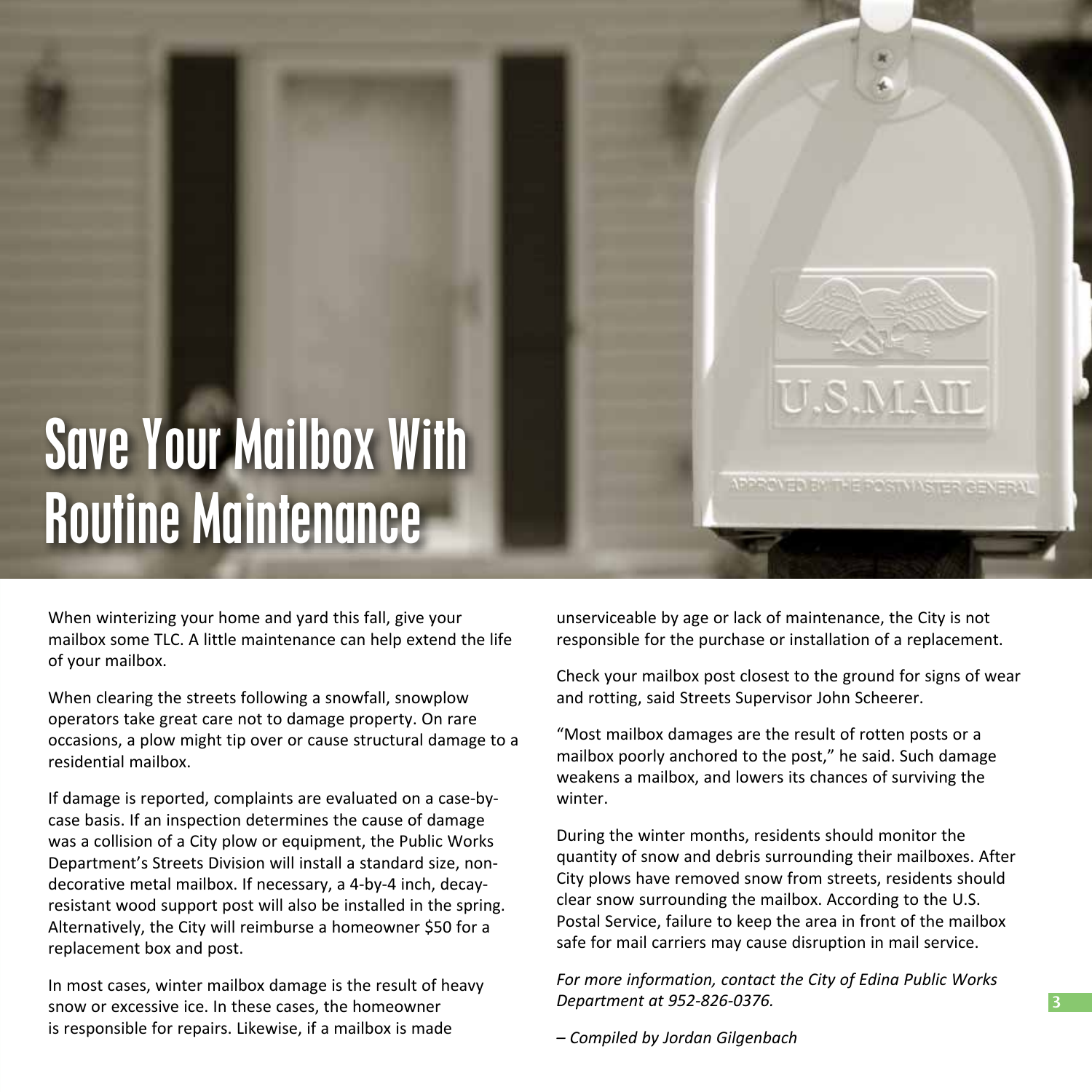# City Uses Hydroseed To Regrow Grass

Have you ever noticed the light green fluff sprayed on the dirt after a construction project? The fluff is a mixture of grass seed and fertilizer called hydroseed that is used to restore lawns.

Previously, the City used sod to restore lawns following street reconstruction projects. The City's Engineering Department found that, while attractive when first laid, it took a lot of effort to keep alive and it often died quickly. In 2013, the City switched to hydroseeding, a proven performer in producing healthy lawns.

"Sod comes from a farm raised under ideal conditions, so it looks good at first, but requires a lot of water to get established," said Assistant Engineer Pat Wrase. "It's not the most resilient turf material and is easily susceptible to heat and lack of moisture. Hydroseed, which is established under more natural conditions, has a better prognosis in its long-term survival."

As an added benefit, hydroseed costs significantly less than sod, adding to overall project cost savings. On average, sod costs about four times more than hydroseed.

Hydroseed is a mix of fertilizer, mulch and a seed mix specially mixed for our area. It is more resistant to pests and weeds as it is grown in place rather than transplanted. Additionally, it's more resilient to weather.

"Hydroseeding still needs maintenance during dry periods, but the engineered material and the fiber hold moisture well, helping the seed and root sprouts to grow," Wrase said. "Hydroseed is placed on loose soil, and the root penetrates and grows naturally. With sod, the turf is growing already, and the root base needs to establish itself in the in-place material, which could take longer to happen."

Following a street reconstruction, the contractor maintains the hydroseed for 90 days after placement. The contractor will

**4**

water, fertilize and mow the hydroseed, as needed, during that time. At the end of the maintenance period, a final inspection is done, and areas that do not meet contract specifications will be re-hydroseeded. Once the hydroseeded area is given a passing grade, maintenance becomes the full responsibility of the homeowner.

*For more information, visit www.EdinaMN.gov/Engineering or call 952-826-0371.*

*– Compiled by Jordan Gilgenbach*

**Good maintenance practices make for a good lawn in any circumstance. Follow these tips to maintain a hydroseeded lawn:** 

- Keep soil moist with light sprinkling in the morning, late afternoon or early evening.
- Continue watering even after the grass looks established.
- Fertilization requirements vary, depending on the time of year. Consult a reputable nursery or seed center for fertilizer specifications.
- Mow as soon as the grass blades are 3 to 4 inches high. Set the mower deck to the highest setting, and make sure the blades are sharp. Dull blades can bruise and damage new grass.
- Do not collect the clippings as this helps feed the soil and accelerates development.

Weeds will likely appear and are best controlled by growing good, healthy grass and following proper maintenance techniques.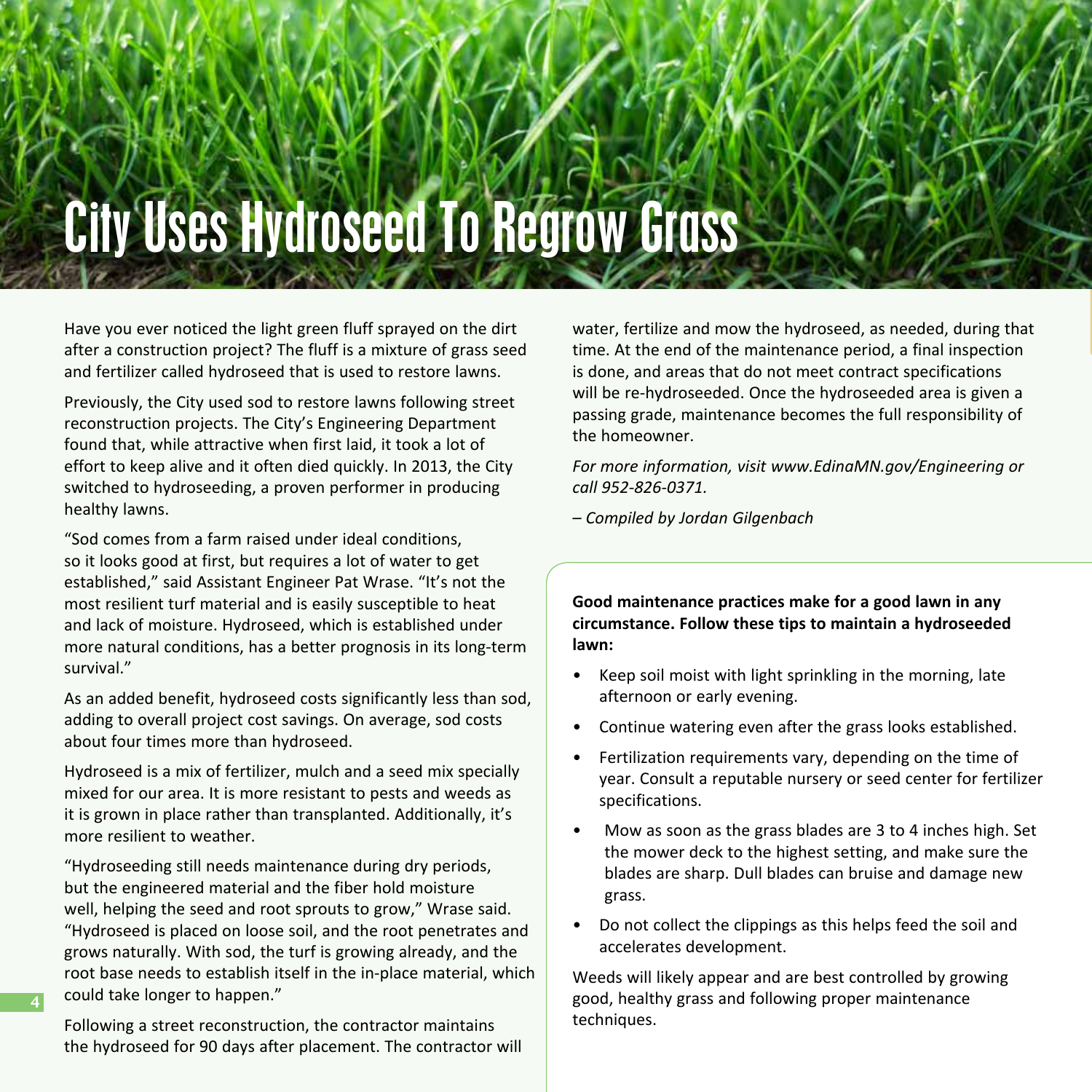### Meet one of the newest members of Public Works: The Elgin Crosswind

One of the newest members of the Public Works Department is a dust-collecting, leaf-gobbling, environment-friendly mechanical dynamo. Meet the Elgin Crosswind, the versatile, flexible and thorough street-sweeper.

The vehicle is a welcomed addition to the Public Works fleet. It features a unique pickup head and vacuum that is capable of incredible suction power, a large hopper and the ability to suck up fine dust out of street cracks. In other words, the Crosswind has the technology and power to pick up the stuff the other guys leave behind.

"The new sweeper combines new technology and speed so that we can increase our efficiency by taking less time to travel to our sweeping sites. In this day and age, every budget dollar counts," said Brian Olson, Public Works Director.

What sets this machine apart from the City's two other mechanical sweepers are its vacuum and water tank. The Crosswind specializes in picking up fine particles of dust and debris and trapping the collection in water.

The City's mechanical sweepers use brooms to pick up anything on the street surface and place on a conveyor, which loads debris into a hopper. They work well on rocks and sand, but cannot contain fine particles.

The Crosswind cost the City \$209,148, after receiving a \$20,000 grant from the Nine Mile Creek Watershed District.

The addition of the Crosswind means a more comprehensive cleaning for Edina's streets, which leads to less impact on the environment.



**Rick Puppe, Darrell Cote and Dean Blenker all operate the Elgin Crosswind, which uses air and water to keep the City's air and water clean.** 

"Removing soil and debris from the streets means it will not get into our lakes and streams. This keeps the waterways cleaner and healthier," said Laura Adler, Water Resource Coordinator.

The City conducts two main sweeps per year. Each sweep takes at least a month and a half to complete. The remnants of winter  $-$  salt, sand and dust  $-$  are picked up in the spring. Leaves make up the majority of the load during the autumn sweep.

*For more information on street sweeping, contact the Public Works Department at 952-826-0376.*

*– Compiled by Frank Petrovic*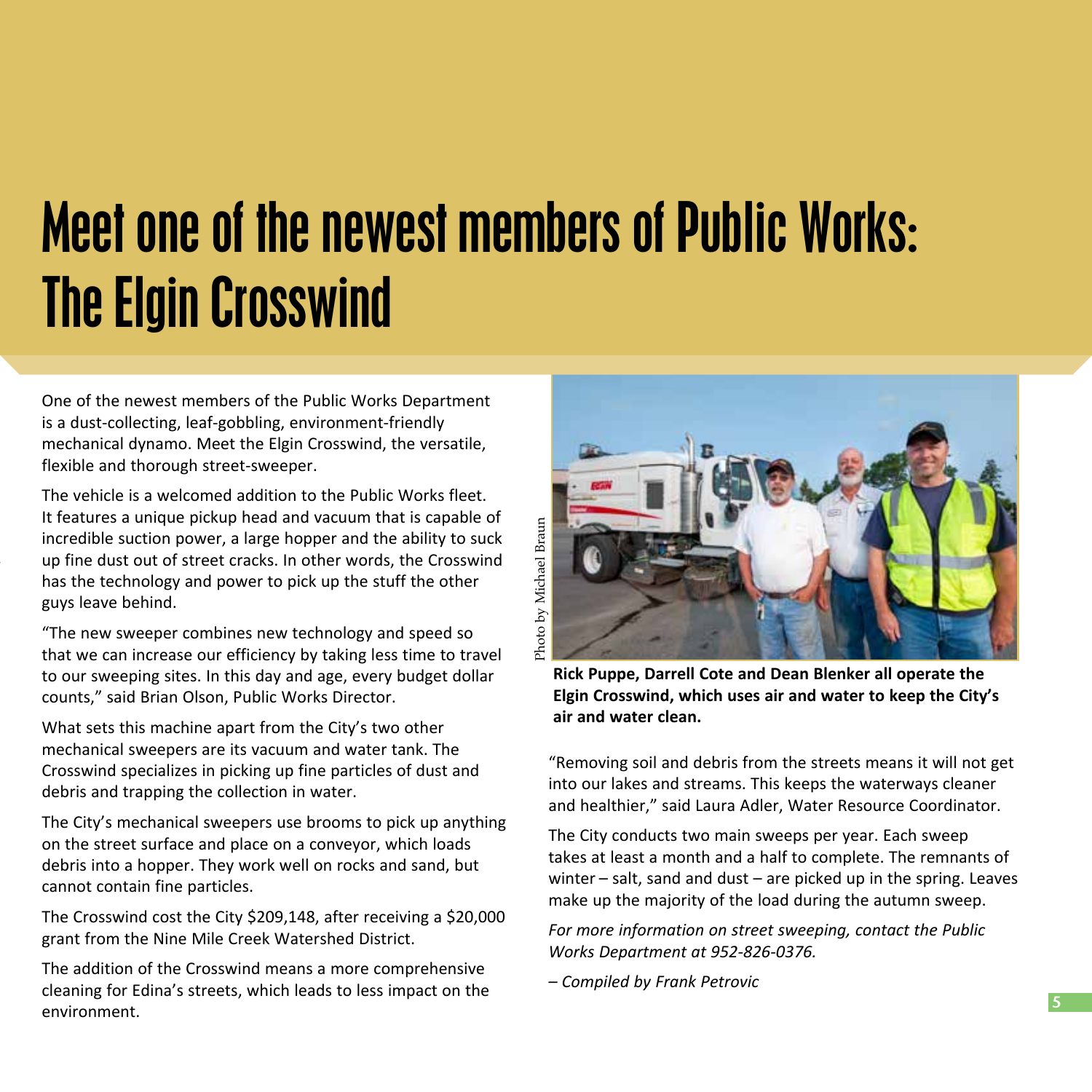### Salt Brining System Makes Salt Usage More Effective and Efficient



**Streets Supervisor Shawn Anderson hooks up the truck to the salt tank in the background to fill with brine. The salt brining system has helped Public Works make the most of its salt.**

#### **By Kaylin Eidsness**

Days before a winter storm is forecasted to arrive, Public Works employees throw on their thinking caps to figure out how they should attack the upcoming storm system based on the predicted temperatures and snow amounts.

"We have graphs and data that we use to help, but it's oftentimes a guessing game," said Streets Supervisor Shawn Anderson, about knowing when and when not to use different products to combat the snow and ice.

A salt brining system, procured through a \$25,000 matching grant from the Nine Mile Creek Watershed District, has helped Public Works make the most of its salt, benefitting motorists and the environment.

The salt brining system includes a salt hopper, into which rock salt and water are poured, and two tanks where the salt solutions are stored. A 4,000-gallon tank holds the basic salt brine, while a 2,000-gallon tank holds sodium chloride brine. The Public Works Department uses both kinds of salt. Regular

salt is effective until around 15 degrees, while sodium chloride is effective until 0 degrees.

"Once both salts lose their punch, because it's just too cold, it doesn't do us any good to put them on the road," explained Anderson. "They will actually just worsen the problem and turn to ice after they melt a little."

The salt brine, used as an anti-ice, is sprayed on roadways days before a snow storm is predicted to arrive. Once seeped into the road, it prevents the snow and ice from forming a bond, which Anderson says makes plowing much easier and efficient.

The salt brine is also used on the plow trucks to wet the rock salt as it's sprinkled on the roads. This helps the salt stay on the road, which means less salt is needed. Water Resources Coordinator Laura Adler, who helped Anderson procure the grant, likes to see that.

"One teaspoon of salt can permanently pollute up to five gallons of water," she said. "All of the little critters and aquatic plants that live in the streams and lakes, they don't do well in salt water."

While the City only owns one vehicle used to anti-ice the roads, Anderson is searching for a grant to help purchase another, larger vehicle that can hold more brine. These vehicles can cost up to \$160,000.

"Right now, we pretreat what we call,'critical streets' – the streets that are used more heavily – and then treat whatever streets we can get to afterward," said Anderson.

*For more information on the salt brining system, contact Anderson at 952-826-0313.*

**6**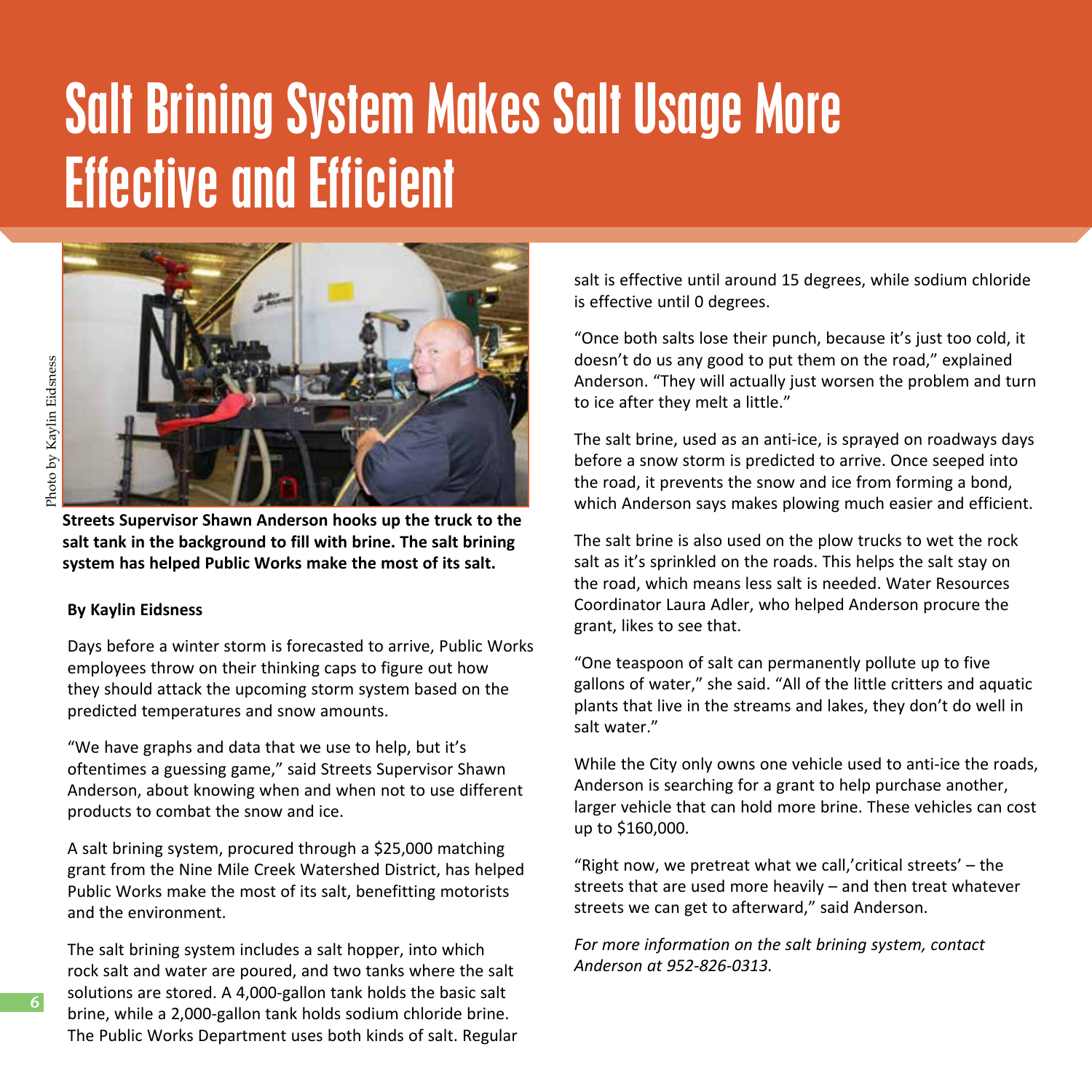#### Winter Parking: The Ordinance for Your Benefit

The winter parking ordinance has been in existence in Edina for a long time, and for good reason. Residents benefit greatly from this ordinance and it helps Public Works keep the city safe and clear from snow obstruction.

"Night parking ordinances are extremely beneficial to us," said Public Works Director Brian Olson. "[They allow the Public Works Department] to start plowing immediately when overnight snowfall occurs."

Public Works employees take pride in clearing Edina's streets of snow and ice. When cars obstruct the streets, it takes more time to clear the roadways, and they cannot be cleared completely without towing the vehicles.

Long before plows take to the road, Edina Police Officers patrol the area to keep plowing schedules on track. Police Chief Dave Nelson speaks highly of the officers' ability to ensure streets are cleared before plows come through.

"Towing is the last resort, but we need to get compliance from residents and drivers to help Public Works," he said. "The sooner [the roads are plowed], the better. We do our best to get ahold of the vehicle owner before towing, but it does delay plowing schedules."

Plow drivers do their best to plow around vehicles left on the street, but depending on the amount and nature of the snowfall, complications with visibility often occur. Additionally, vehicles left on the street may get blocked in due to the way plows push the snow. Because of these aspects, residents shouldn't follow the ordinances just to ensure streets are plowed well, but also to protect their vehicles.

"Plow drivers adjust their speed based on road conditions, but they still need inertia to move snow," said Public Works Coordinator Dave Goergen. "[With poor visibility], they can easily hit vehicles on the street."

According to local law, no vehicle may be parked on a street, highway or alley under these conditions:

- From 1 a.m. to 6 a.m. Nov. 1 through March 31, regardless of wintery conditions.
- When 1.5 inches or more of snow has fallen. Once streets and roadways have been plowed to the curb line, residents can then park vehicles on designated roadways.
- For six hours after a snowfall has ended, unless City traffic signs specifically allow vehicles to park on roadways.

*For more information about winter parking ordinances, contact the Police Department at 952-826-1600.*

*– Compiled by Lauryn Grimes*

**NO PARKING**  $1AM - 6 AM$ ALL ROADS **NOV. 1 – MARCH 31** 

**7**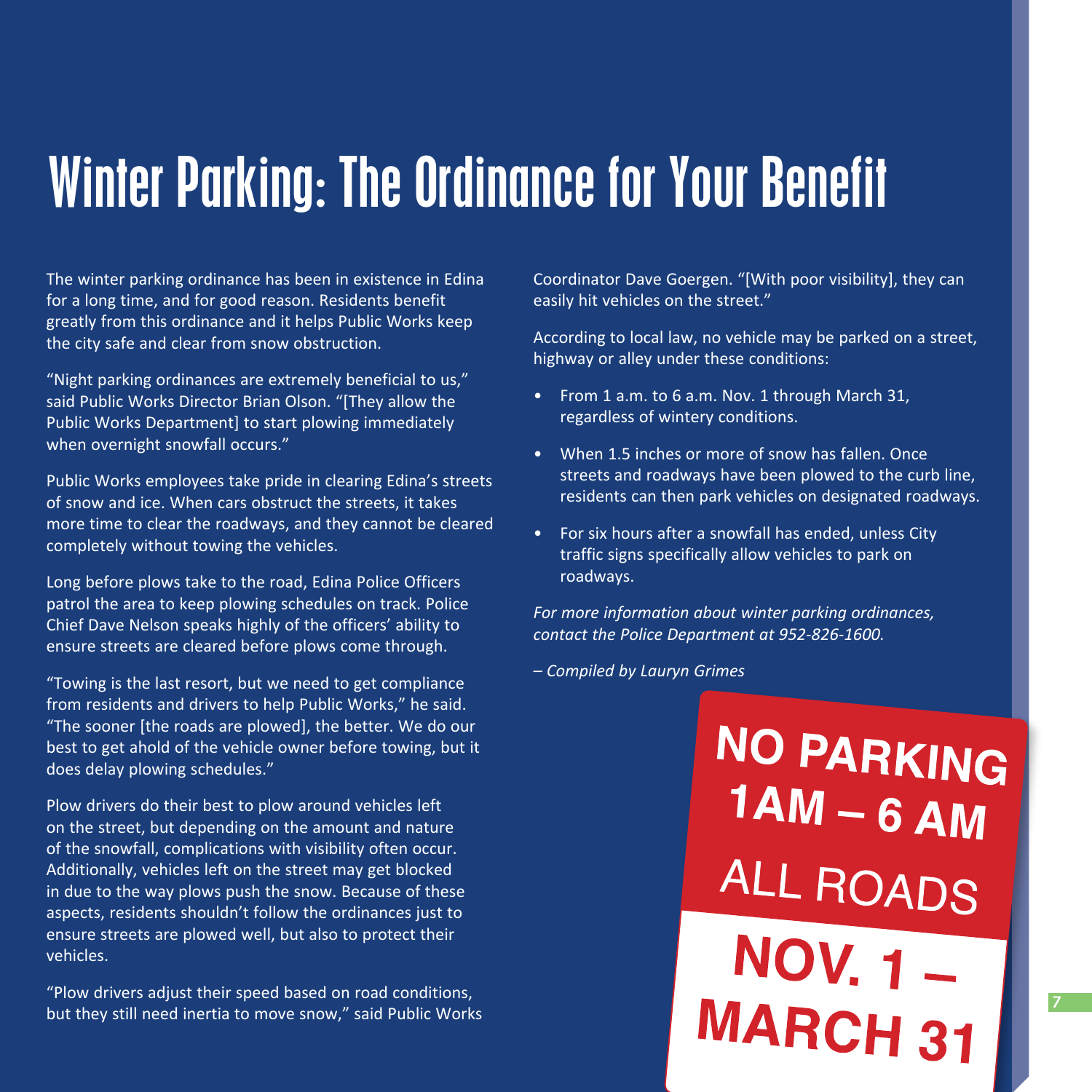### Clear Sidewalks for a Safer Community

As much as we hate to think about it, the season for clearing sidewalks and driveways will soon be upon us. Although shoveling the walk is a tedious chore, it's one that has major implications.

"The most important thing [we want to avoid] is having kids walking out on a street because the sidewalk isn't cleared. It's very dangerous," said Streets Supervisor Shawn Anderson. He also added that emergency personnel, postal workers and delivery people count on sidewalks being clear and ice-free to do their jobs safely and efficiently.

According to Edina City Code, "All snow and ice shall be removed from a sidewalk by the owner of the property adjoining the sidewalk within 48 hours of the cessation of the precipitation."

If a sidewalk isn't cleared by a property owner within 48 hours, the City may send a letter prompting snow removal. In the event that snow is not removed in a timely matter, the City will eventually clear the sidewalk and assess the cost to the property owner. In addition, property owners must clear snow from around fire hydrants on their lots. Fire hydrants must be visible and accessible to emergency workers at all times.

Anderson explained that residential sidewalk snow removal is difficult for City staff because sidewalks are narrower and therefore too small for the City's usual snow-removal techniques. Some sidewalks that are funded by State aid, due to higher amounts of traffic, are cleared by the City. Those sidewalks, such as the ones along France Avenue and 50th Street, are wider and easier for Public Works employees to keep clear.

If you plan to leave for a vacation or are unable to clear your own sidewalk, there are a number of options.

"Neighbors helping neighbors is something we always encourage," Anderson said. He also noted that the City has a list of groups and companies that can provide snow removal.

"It makes a better winter for everyone if we all pitch in and maintain the walkways, the driveways and the roadways," Anderson said.

*For more information, contact Anderson at 952-826-0313 or sganderson@EdinaMN.gov.* 

*– Compiled by Krystal Caron*

#### "Rinks" continued from page 1

**8**

 Arena Assistant Manager Amanda Holle. "We're going to have a roof over it so we won't get the snow buildup or direct sun that melts the ice. We won't get the effect of having the wind run through there, either," she added.

The outdoor rink at the Braemar Athletic Complex will be available to the public for open skating from 8 to 9:30 p.m. on Fridays, as well as some select daytime open skating hours during the week. Special events and leagues are also being

organized, so Holle encourages skaters to keep an eye out for details on the website www.BraemarArena.com.

*For more information on the refrigerated rink at the Braemar Athletic Complex, call 952-833-9500.* 

*To learn more about skating at Centennial Lakes Park, visit www.CentennialLakesPark.com or call 952-833-9580. For additional information about the 12 park rinks located throughout Edina, visit www.EdinaParks.com or call 952-826- 0367.*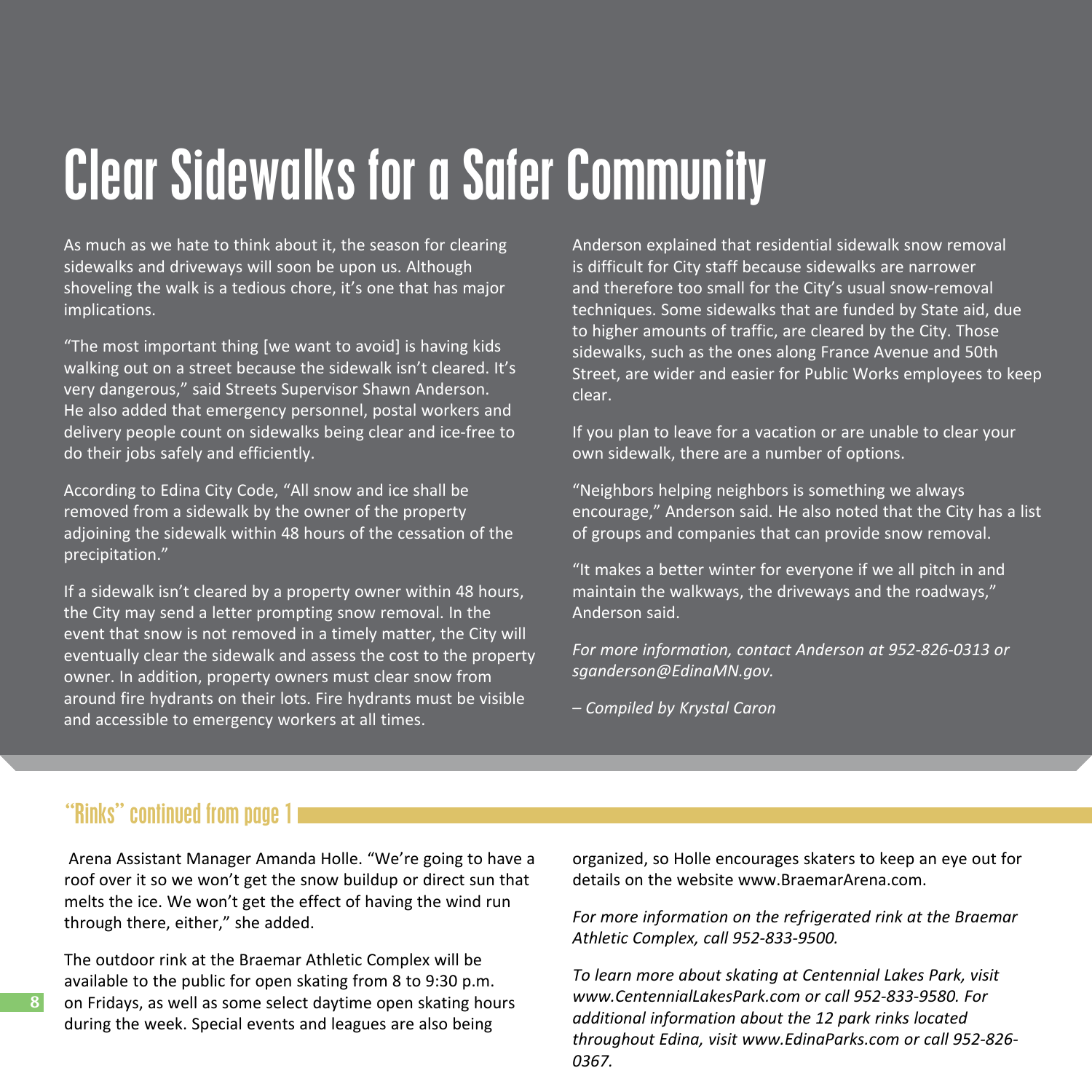

**Snowplow drivers are unable to identify forts in snow drifts because they are often built with their entries facing away from the direction of the plow.** 

### Snow Forts: An Invisible Danger

Winter is approaching and with it brings snowballs, snowmen and snow forts. When the snow pants, mittens and boots go on, it's important for all residents to remember the potential dangers that come with winter fun.

When constructing snow forts, many children build their structures in the largest drifts of snow, which are oftentimes alongside the road due to piles created by snowplows. However, it's because of the plows that parents and residents should remind children this is a dangerous place to be.

"If there is anyone in a fort when a plow passes, they are in tremendous danger," said Streets Supervisor John Scheerer. This is primarily because children tend to make the entry points of their structures facing away from the direction snowplow drivers are approaching.

Snowplow drivers cannot tell the difference between a snow drift with or without a fort, unless there is a visible sign of activity such as shovels or sleds lying outside. From inside a fort, most noise is muted, so there is no indication of a plow approaching.

"Building forts near the street is not a safe thing to do," said Edina Police Chief Dave Nelson. "Parents should be cognizant of where their children are playing."

Snowplow trucks are big, bright and have a lot of moving parts. To a child, these aspects are fascinating and harmless if you're not in the middle of the street, but are a life-threat for people too close to the road.

"A multiple-ton plow can easily bury or injure an adult, not to mention a child," said Public Works Coordinator Dave Goergen.

However, the concern for safety does not relate only to snow forts and tunnels.

"[Snow forts aside], there are a lot of hidden snow banks that draw the attention of children. They can run out from behind a drift and into the street without warning," said Scheerer. "We don't want to discourage kids from building forts and playing with snow, but we encourage them to build [their forts] in the backyard or away from roadways and without roofs to avoid potential for a collapse."

*For more information, contact the Public Works Department at 952-826-0376.*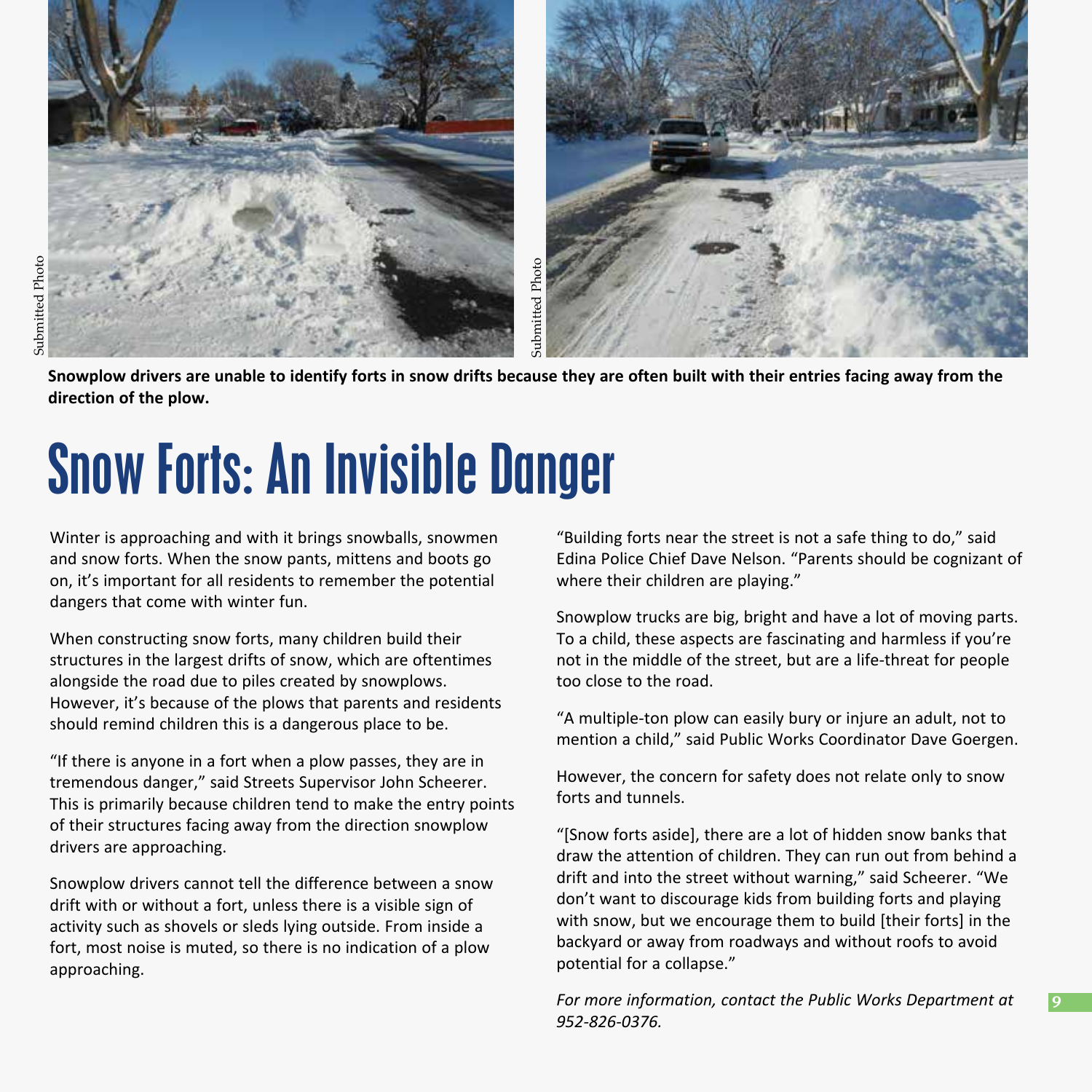## Winter Teamwork Keeps Edina's Streets **Clear And Safe**

The City of Edina has more than 2,000 hydrants scattered throughout the community, but many residents still don't know where the nearest one is located. In the event of a fire, however, these structures arguably have the biggest role. Without them, firefighters could not do their job.

Hydrants must be easily accessible to the firefighters. The first step is making sure they are visible. The second step is making sure they are accessible, but when there's five feet of snow on the ground, that's easier said than done.

"The key is to be able to see and access hydrants as we are approaching the address," said Fire Chief Tom Schmitz. "If we can't find the hydrant, often we have to look further, which delays the timeframe for getting to the secured water supply."

The Minnesota State Fire Code calls for a three-foot cleared radius completely free from all structures and snow, including flower beds and landscaping improvements.

"The Public Works Department does its best to do the annual maintenance – painting, flagging, flushing and cap checks," said Edina Fire Marshal Jeff Siems. "When it comes to clearing, that's where we ask for folks to help out."

Property owners are expected to keep any fire hydrants on their property accessible. Those who don't have the capability of clearing a hydrant on their property should contact the Fire Department.

Even if residents don't have a hydrant to clear on their own properties, there are ways to help.

The City's mobile app, Edina To Go, has the ability to process service requests, so residents can report hydrants they see that need to be cleared in a matter of seconds. Another option for residents, groups or other organizations is to "Adopt-a-Hydrant" and help the City maintain a publicly owned hydrant year-round, including clearing snow and painting.

"In the past, we've had athletic teams and volunteer organizations like the Boy Scouts and Girl Scouts do this as a volunteer project," said Public Works Coordinator Dave Goergen. "Public Works will provide mapping and other resources [required to get the job done]."

The City thanks all residents and businesses in advance who help clear and maintain hydrants. By taking the time to make sure they are well maintained, lives may be saved.

*For more information about the Adopt-a-Hydrant program or fire hydrant regulations, contact the Edina Fire Department at 952-826-0378. Download the City's mobile app, Edina To Go, for free in the iTunes App Store and the Android Google Play store and use it to report obstructed fire hydrants.*

*– Compiled by Lauryn Grimes*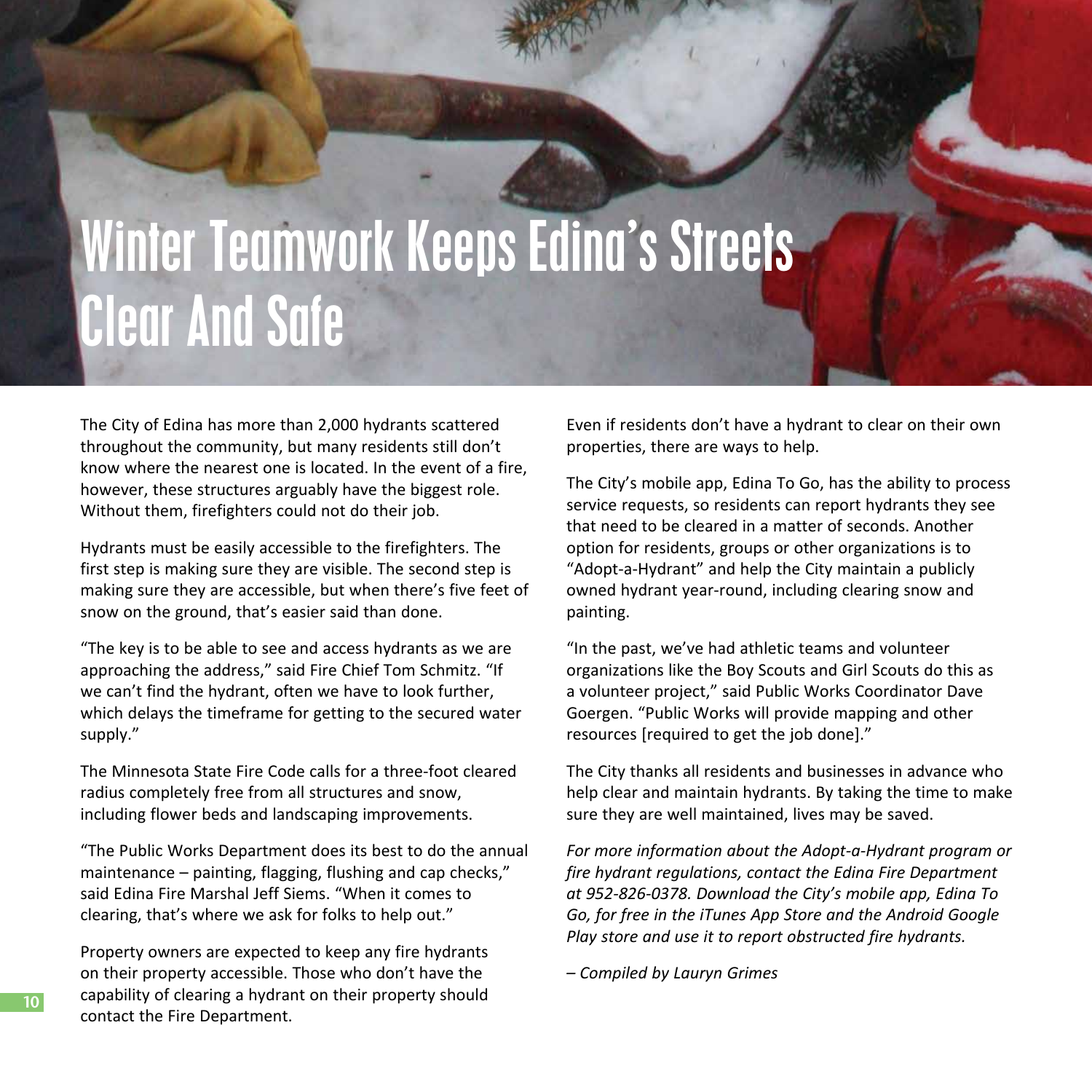### Be Sure To Inform Your Snow-Clearing Contractors Of Edina's Regulations

Many Edina residents hire private contractors to handle their snow removal needs. While it's nice to have someone else take care of this for you, please remember that it is still your responsibility to make sure the people you hire follow Edina's regulations.

Private plows must not deposit snow onto or across a roadway. Any snow that is removed from a sidewalk or driveway must remain on that property or be hauled away at the property owner's expense.

The City of Edina's Public Works Department will monitor private snow plowing contractors on a regular basis, though the property owner is ultimately responsible.

Property owners will receive a warning letter for violations on the first offense. If a second offense is reported, the City may issue the property owner a fine of up to \$700.

*– Compiled by Frank Petrovic*